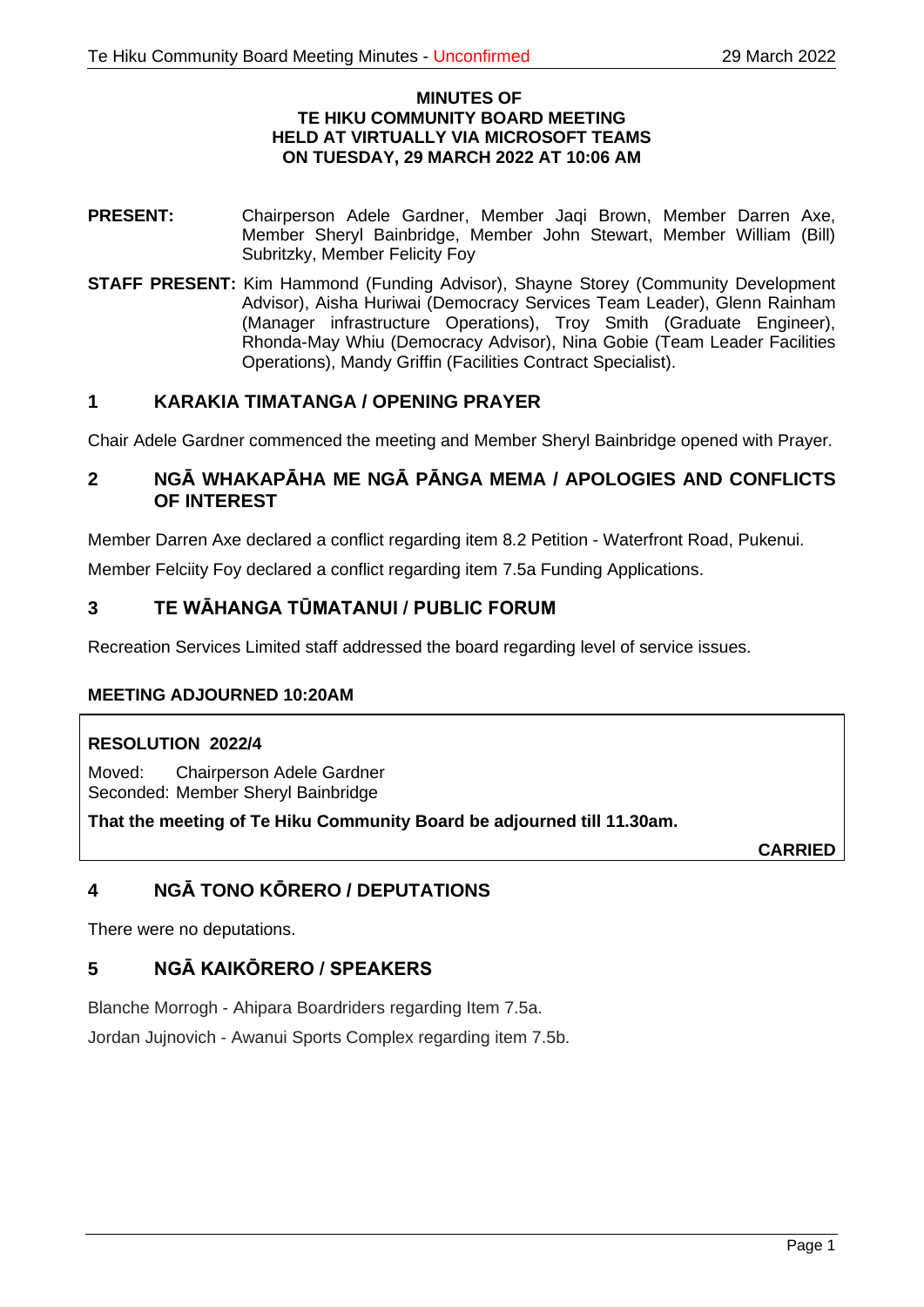# **6 CONFIRMATION OF PREVIOUS MINUTES**

## **6.1 CONFIRMATION OF PREVIOUS MINUTES**

Agenda item 6.1 document number A3538562, pages 12 - 14 refers.

#### **RESOLUTION 2022/5**

Moved: Chairperson Adele Gardner Seconded: Member Darren Axe

**That Te Hiku Community Board agrees that the minutes of the meeting held 15 February 2022 be confirmed as a true and correct record.**

**CARRIED**

# **7 REPORTS**

Member Subritzky joined the meeting at 11.49 am.

## **7.1 CHAIRPERSON AND MEMBERS REPORTS**

Agenda item 7.1 document number A3630526, pages 20 - 21 refers.

#### **RESOLUTION 2022/6**

Moved: Member Darren Axe Seconded: Member Sheryl Bainbridge

**That Te Hiku Community Board note the reports from Chairperson Adele Gardner and Members Darren Axe and Bill Subritzky.**

In Favour: Members Adele Gardner, Jaqi Brown, Darren Axe, Sheryl Bainbridge, John Stewart, William (Bill) Subritzky and Felicity Foy

Against: Nil

# **CARRIED**

Note: Member Bainbridge tabled a proposed Waterfront parking plan from Daniel Thompson – document number A3681203 refers.

## **RESOLUTION 2022/7**

Moved: Member Sheryl Bainbridge Seconded: Member Darren Axe

**That Te Hiku Community Board, having the delegation for the Northern Drainage Area Committees, and having received reports on progress on all Drainage aspects; Planning, financing, and physical works, for the financial year ending the 30th of June 2022 requests the Chief Executive to confirm in writing to the Te Hiku Community Board that:**

- **1. Before proceeding with a June/July 2022 spray of drains, the council will ask the property owners concerned whether this is necessary, or whether they are prepared to wait for the spring and autumn cleans from 2022 onwards;**
- **2. As the programme states that spraying will be done in late spring and late autumn, the council will arrange for automatic issue of a works order in late September/early October and again in late January/early February;**
- **3. Regular monitoring will be in place to ensure that two sprays per season are carried out, and that they are carried out in consultation with property owners to ensure that**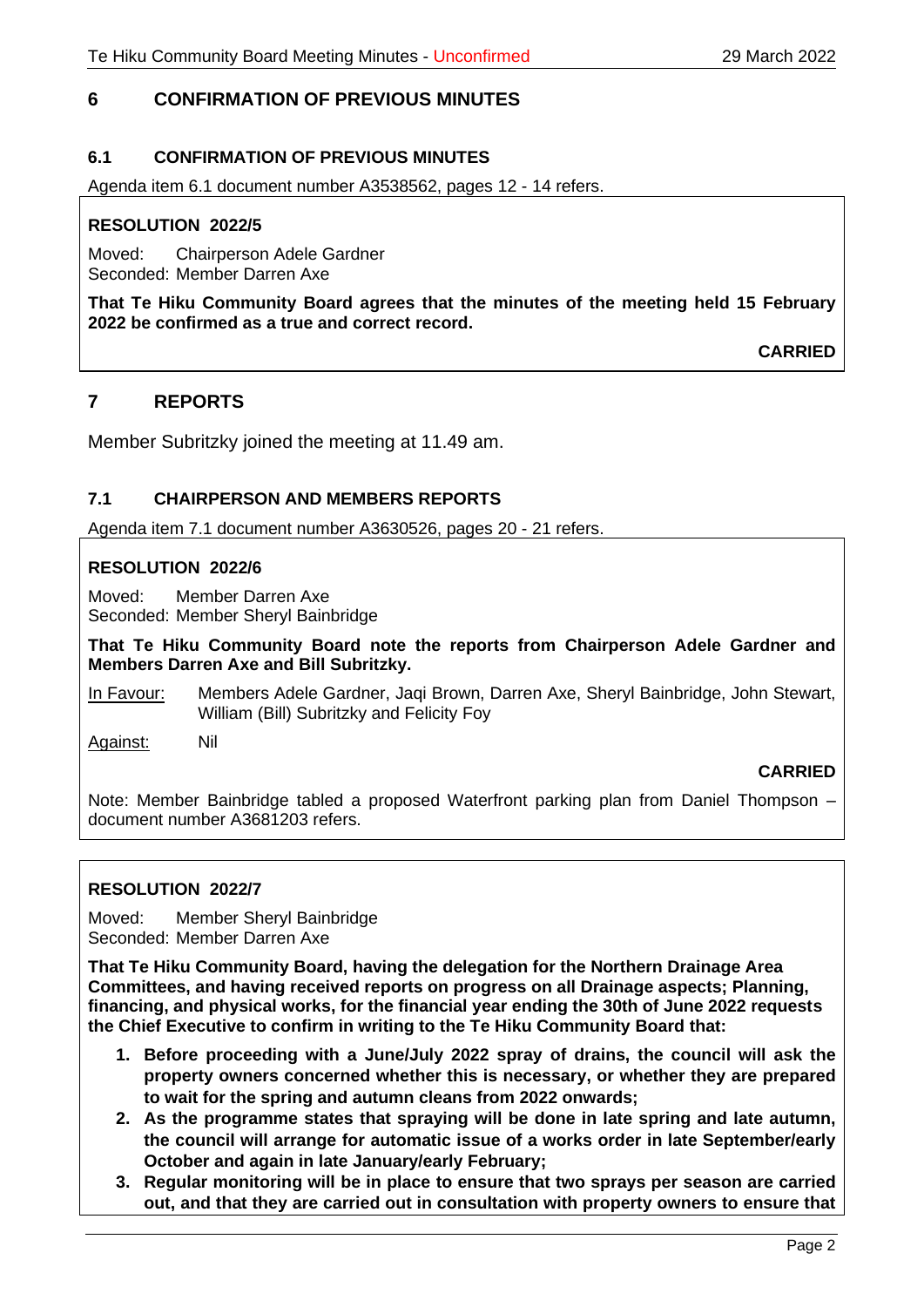**they are done at the right time i.e. low tide in the lower reaches of the drains;**

- **4. The council will inform property owners immediately of the 2019 bylaw and Land Drainage Act conditions. Properties are changing hands all the time and there is no logic in waiting until June to send information;**
- **5. Where property owners have knowingly undertaken development that is inconsistent with the bylaws or Land Drainage Act, give them a month to rectify this and then arrange for the work to be rectified and send them an invoice for the cost for expenses as clearly set out in Section 9.1 of the Land Drainage Bylaw 2019;**
- **6. Advise what steps have been put in place to prevent Northern Drainage District committees being included in the proposed Three Waters reform as they relate to local land drainage which is separately rated for and not drinking water, wastewater or urban stormwater;**
- **7. Ensure that going forward, the management of the northern drainage areas will have adequate staff resourcing;**
- **8. All Board members will receive a copy of the draft management plans well in advance of the workshop scheduled for 4 April 2022.**
- In Favour: Members Adele Gardner, Jaqi Brown, Darren Axe, Sheryl Bainbridge, John Stewart, William (Bill) Subritzky and Felicity Foy

Against: Nil

**CARRIED**

# **7.2 PROJECT FUNDING REPORTS**

Agenda item 7.2 document number A3581757, pages 27 - 28 refers.

## **RESOLUTION 2022/8**

Moved: Member William (Bill) Subritzky Seconded: Member Jaqi Brown

**That Te Hiku Community Board note the project reports received from Friends of Rangikapiti Reserve Society Incorporated.**

In Favour: Members Adele Gardner, Jaqi Brown, Darren Axe, Sheryl Bainbridge, John Stewart, William (Bill) Subritzky and Felicity Foy

Against: Nil

**CARRIED**

## **7.3 TE HIKU STATEMENT OF COMMUNITY BOARD FUND ACCOUNT AS AT 31 JANUARY 2022**

Agenda item 7.3 document number A3600542, pages 32 - 33 refers.

## **RESOLUTION 2022/9**

Moved: Member Darren Axe Seconded: Member William (Bill) Subritzky

- **That the Te Hiku Community Board receive the report Te Hiku Statement of Community Board Fund Account as at 31 January 2022.**
- In Favour: Members Adele Gardner, Jaqi Brown, Darren Axe, Sheryl Bainbridge, John Stewart, William (Bill) Subritzky and Felicity Foy
- Against: Nil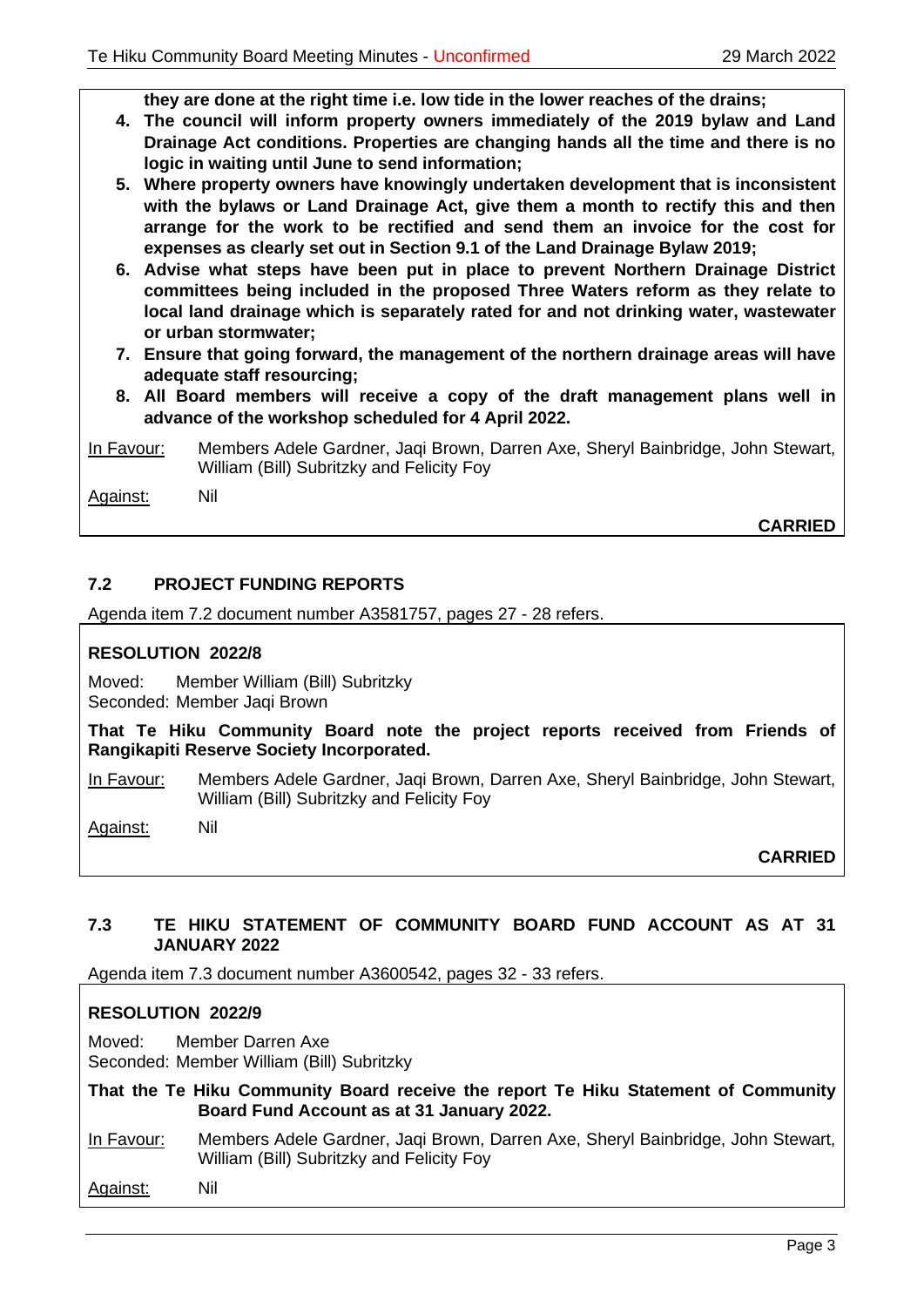#### **7.4 TE HIKU STATEMENT OF COMMUNITY BOARD FUND ACCOUNT AS AT 28 FEBRUARY 2022**

Agenda item 7.4 document number A3627451, pages 36 - 39 refers.

## **RESOLUTION 2022/10**

Moved: Chairperson Adele Gardner Seconded: Member William (Bill) Subritzky

**That the Te Hiku Community Board receive the report Te Hiku Statement of Community Board Fund Account as at 28 February 2022.**

In Favour: Members Adele Gardner, Jaqi Brown, Darren Axe, Sheryl Bainbridge, John Stewart, William (Bill) Subritzky and Felicity Foy

Against: Nil

**CARRIED**

## **7.5a FUNDING APPLICATIONS**

Agenda item 7.5 document number A3622941, pages 40 - 69 refers.

## **RESOLUTION 2022/11**

Moved: Chairperson Adele Gardner Seconded: Member William (Bill) Subritzky

#### **That Te Hiku Community Board:**

- **approves the sum of \$30,000 (plus GST if applicable) to be paid from the Board's**  a) **Community Fund account to Ahipara Boardriders Club for the purchase of a public address system, trailer and signwriting seating and shelter, to support the following Community Outcomes:**
	- **i) Proud Vibrant Communities**
	- **ii) Communities that are healthy, safe, connected and sustainable.**
- In Favour: Members Adele Gardner, Jaqi Brown, Darren Axe, Sheryl Bainbridge, John Stewart and William (Bill) Subritzky
- Against: Nil

Abstained: Member Felicity Foy

**CARRIED**

Note: Member Felicity Foy remained silent on the discussion of this application

## **7.5b FUNDING APPLICATIONS**

## **RESOLUTION 2022/12**

Moved: Member Jaqi Brown Seconded: Member William (Bill) Subritzky

#### **That Te Hiku Community Board:**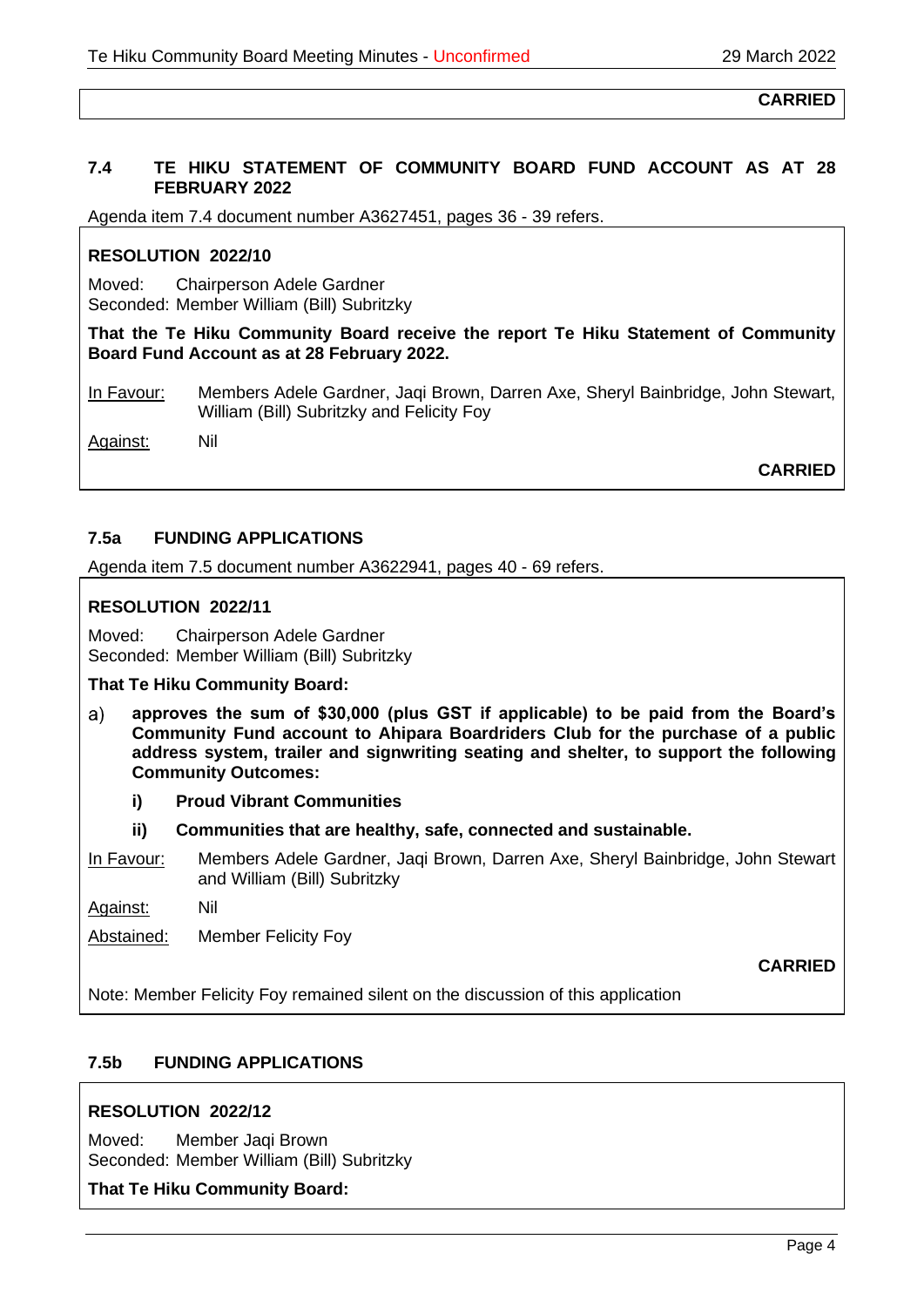**approves the sum of \$22,794.17 (plus GST if applicable) to be paid from the Board's Community Fund account to Awanui Sports Complex Incorporated for the purchase and installation of a submersible pump, to support the following Community Outcomes:**

- **i) Proud Vibrant Communities**
- **ii) Communities that are healthy, safe, connected and sustainable.**
- In Favour: Members Adele Gardner, Jaqi Brown, Darren Axe, Sheryl Bainbridge, John Stewart, William (Bill) Subritzky and Felicity Foy

Against: Nil

**CARRIED**

## **7.5c FUNDING APPLICATIONS**

#### **RESOLUTION 2022/13**

Moved: Chairperson Adele Gardner Seconded: Member Darren Axe

#### **That Te Hiku Community Board:**

**approves the sum of \$2,140 (plus GST if applicable) be paid from the Board's Community Fund account to R. Tucker Thompson to send a youth from the Te Hiku Community Board area to attend the seven day Youth Development Voyage on the R. Tucker Thompson, to support the following Community Outcomes:**

- **i) Proud, vibrant communities**
- **ii) Communities that are healthy, safe, connected and sustainable.**
- In Favour: Members Adele Gardner, Jaqi Brown, Darren Axe, Sheryl Bainbridge, John Stewart, William (Bill) Subritzky and Felicity Foy

Against: Nil

**CARRIED**

#### **7.6 ROAD NAMING - 373 KIMBERLY ROAD, PUKENUI**

Agenda item 7.6 document number A3629141, pages 70 - 72 refers.

#### **RESOLUTION 2022/14**

Moved: Member Darren Axe Seconded: Member William (Bill) Subritzky

**That the Te Hiku Community Board, pursuant to Council's Road Naming and Property Addressing Policy #2125, name a public road, Klondike Lane that is currently addressed at 373 Kimberly Road, Pukenui as per map (A3436715).**

In Favour: Members Adele Gardner, Jaqi Brown, Darren Axe, Sheryl Bainbridge, John Stewart, William (Bill) Subritzky and Felicity Foy

Against: Nil

**CARRIED**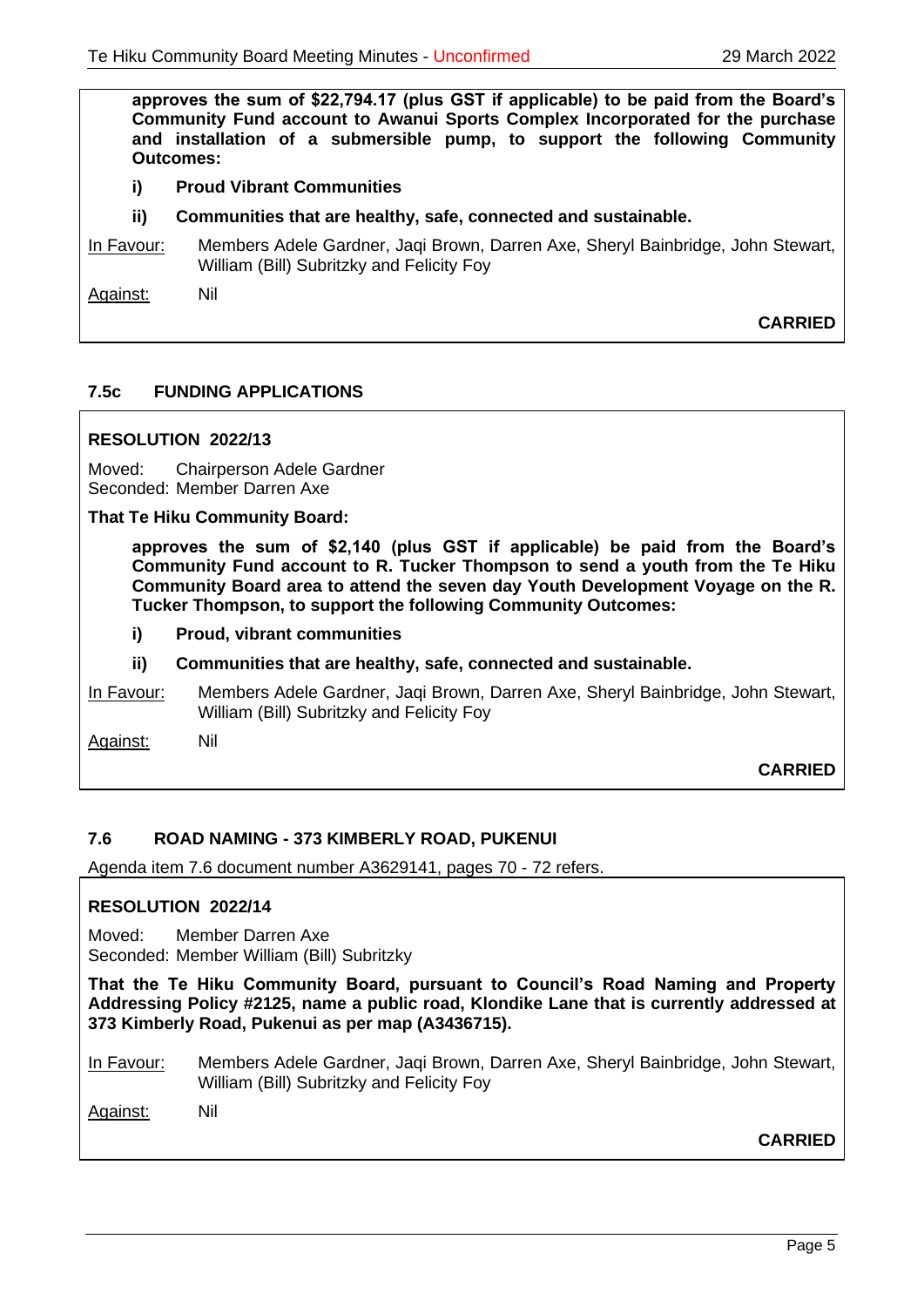# **7.7 KAITAIA DRAIANGE AREA 2021/2022 PROGRAMME UPDATE**

## **TŪTOHUNGA / RECOMMENDATION**

Moved: Chairperson Adele Gardner Seconded: Member Darren Axe

That Te Hiku Community Board:

a) Note the report "Kaitaia Drainage Area 2021/2022 programme update" for information. b) Approve the 2021/2022 work programme with feedback from the Kaitaia Drainage Area Committee.

Motion Withdrawn

Note: Action Sheet from Drainage Committees to be provided in future Te Hiku Community Board Action Sheet reports.

# **8 INFORMATION REPORTS**

## **8.1 TE HIKU COMMUNITY HALL ANNUAL INFORMATION UPDATE**

Agenda item 8.1 document number A3603250, pages 156 - 188 refers.

## **RESOLUTION 2022/15**

Moved: Chairperson Adele Gardner Seconded: Member William (Bill) Subritzky

**That Te Hiku Community Board receive the report Te Hiku Community Hall Annual Information Update.**

In Favour: Members Adele Gardner, Jaqi Brown, Darren Axe, Sheryl Bainbridge, John Stewart, William (Bill) Subritzky and Felicity Foy

Against: Nil

**CARRIED**

## **8.2 PETITION - WATERFRONT ROAD PUKENUI**

Agenda item 8.2 document number A3633563, pages 189 - 191 refers.

## **RESOLUTION 2022/16**

Moved: Member Jaqi Brown Seconded: Member John Stewart

## **That Te Hiku Community Board:**

**a) formally receive the petition from The Permanent Residents of Waterfront Road, Pukenui;** 

In Favour: Members Adele Gardner, Jaqi Brown, Sheryl Bainbridge, John Stewart, William (Bill) Subritzky and Felicity Foy

Against: Nil

Abstained: Member Darren Axe

## **CARRIED**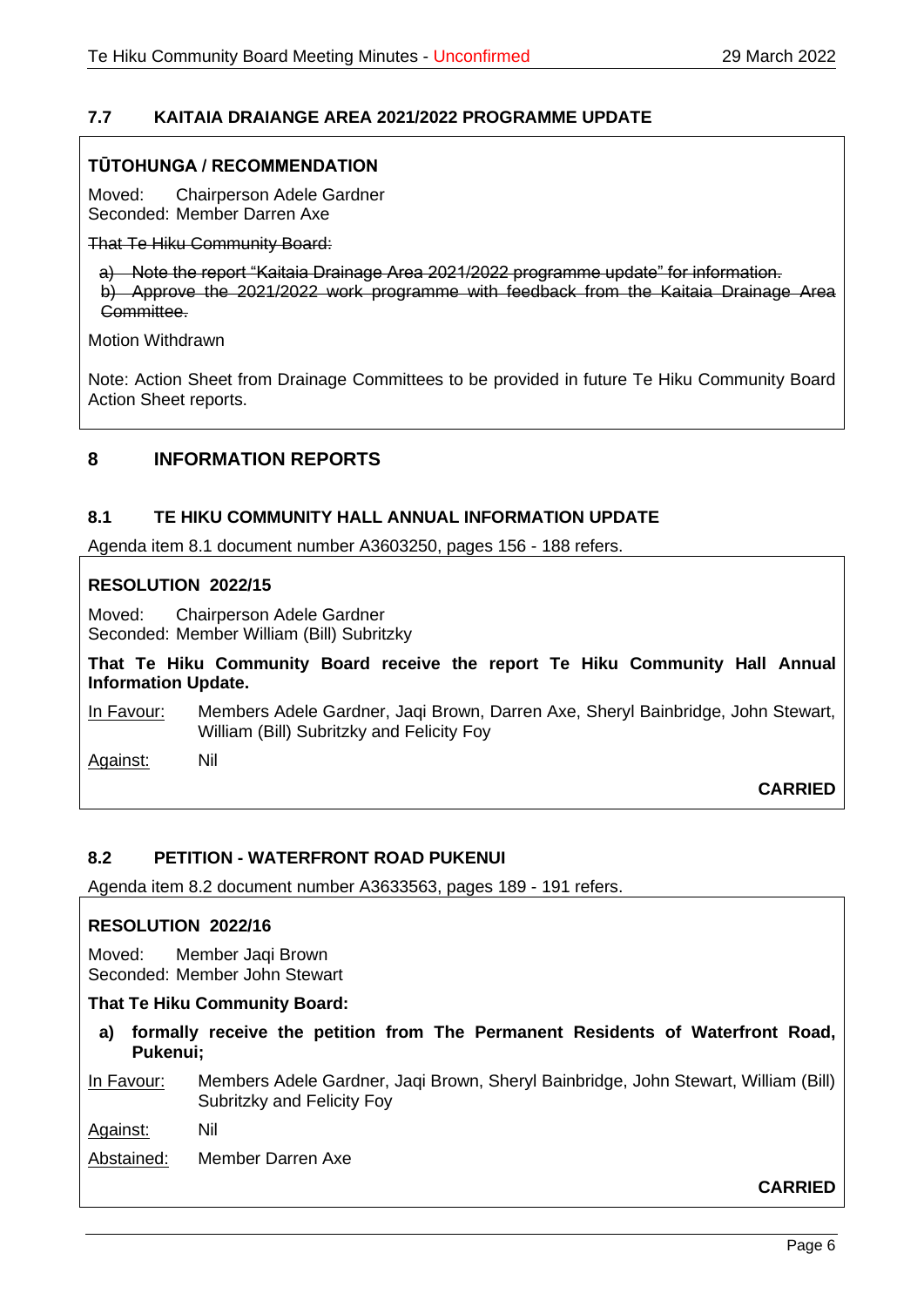## **8.3 TE HIKU COMMUNITY BOARD ACTION SHEET UPDATE MARCH 2022**

Agenda item 8.3 document number A3583045, pages 193 - 193 refers

## **RESOLUTION 2022/17**

Moved: Chairperson Adele Gardner Seconded: Member Sheryl Bainbridge

**That the Te Hiku Community Board receive the report Te Hiku Community Board Action Sheet Update March 2022.**

In Favour: Members Adele Gardner, Jaqi Brown, Darren Axe, Sheryl Bainbridge, John Stewart, William (Bill) Subritzky and Felicity Foy

Against: Nil

**CARRIED**

#### **MEETING ADJOURNED 2:04 PM**

Moved: Member Sheryl Bainbridge Seconded: Member Darren Axe

**That the meeting of Te Hiku Community Board be adjourned until 11 April 2022 from 9:30am.**

In Favour: Members Adele Gardner, Jaqi Brown, Darren Axe, Sheryl Bainbridge, John Stewart, William (Bill) Subritzky and Felicity Foy

Against: Nil

**CARRIED**

# **8 TE KAPINGA HUI / MEETING CLOSE**

Chair Adele Gardner adjourned the meeting for the day and Member Jaqi Brown closed with a Karakia at 2:04 pm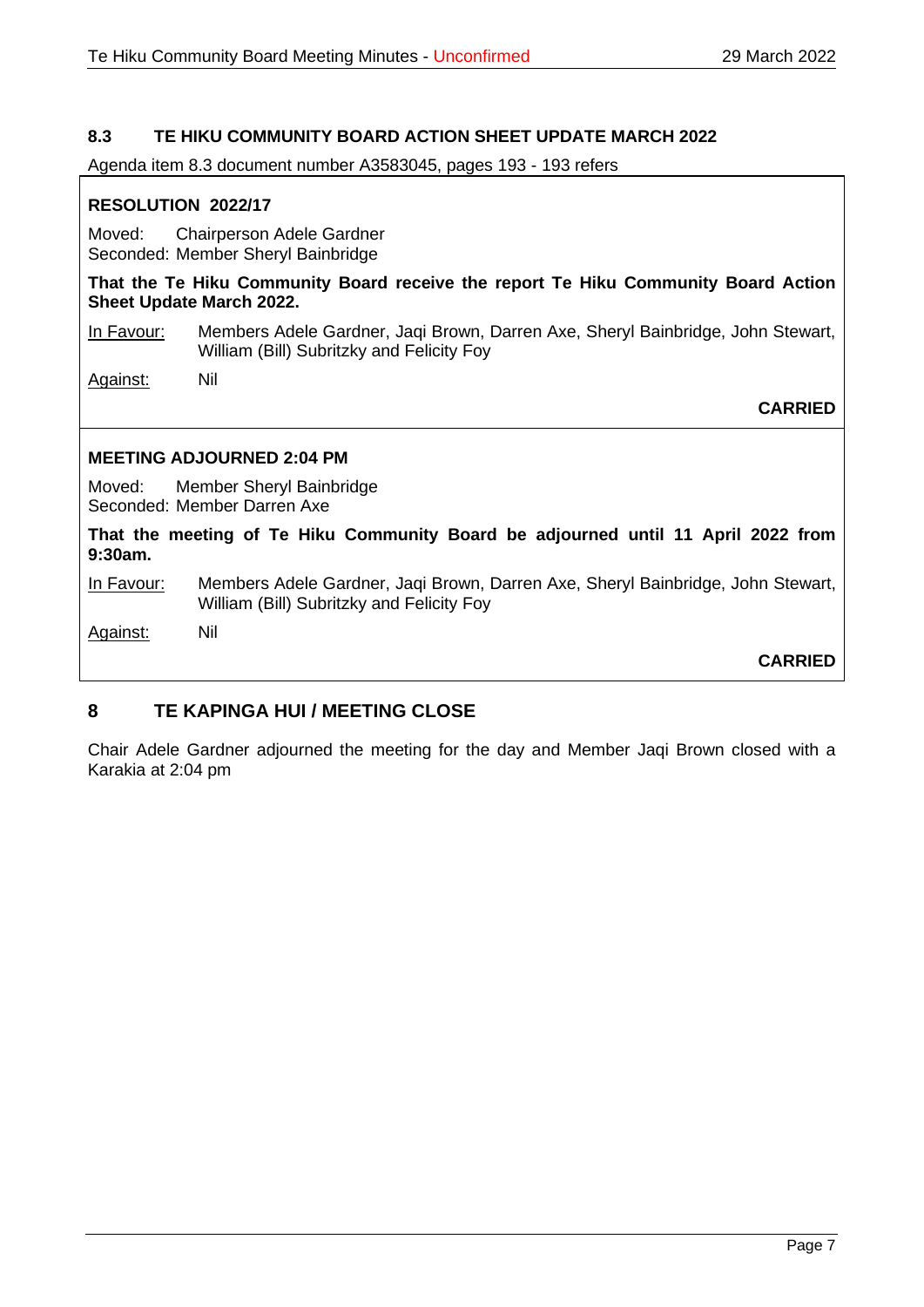#### **MINUTES OF TE HIKU COMMUNITY BOARD MEETING HELD VIRTUALLY VIA MICROSOFT TEAMS ON MONDAY, 11 APRIL 2022 AT 9:33 AM**

- **PRESENT:** Chairperson Adele Gardner, Member Jaqi Brown, Member Darren Axe, Member Sheryl Bainbridge, Member John Stewart, Member William (Bill) Subritzky, Member Felicity Foy
- **STAFF PRESENT:** Aisha Huriwai (Democracy Services Team Leader), Glenn Rainham (Manager infrastructure Operations), Troy Smith (Graduate Engineer), Rhonda-May Whiu (Democracy Advisor)

## **KARAKIA TIMATANGA / OPENING PRAYER**

Chair Adele Gardner reopened the meeting with a prayer.

## **9 NGĀ WHAKAPĀHA ME NGĀ PĀNGA MEMA / APOLOGIES AND CONFLICTS OF INTEREST**

Apologies received from Member Jaqi Brown

## **9.1 KAITAIA DRAINAGE AREA 2021/2022 PROGRAMME UPDATE**

Agenda item 7.7 document number A3637920, pages 94 - 102 refers.

#### **RESOLUTION 2022/18**

Moved: Chairperson Adele Gardner Seconded: Member Darren Axe

**That Te Hiku Community Board:**

- **a) Note the report "Kaitaia Drainage Area 2021/2022 programme update" for information.**
- **b) Approve the 2021/2022 work programme with feedback from the Kaitaia Drainage Area Committee.**

In Favour: Members Adele Gardner, Darren Axe, Sheryl Bainbridge, John Stewart, William (Bill) Subritzky and Felicity Foy

Against: Nil

**CARRIED**

## **7.8 KAITAIA DRAINAGE AREA 2022/2023 PROGRAMME**

Agenda item 7.8 document number A3638045, pages 103 - 109 refers.

## **RESOLUTION 2022/19**

Moved: Chairperson Adele Gardner Seconded: Member Sheryl Bainbridge

**That Te Hiku Community Board leave the reviewed Kaitaia Drainage Area 2022/2023 work programme report to lie.**

In Favour: Members Adele Gardner, Darren Axe, Sheryl Bainbridge, John Stewart, William (Bill) Subritzky and Felicity Foy

Against: Nil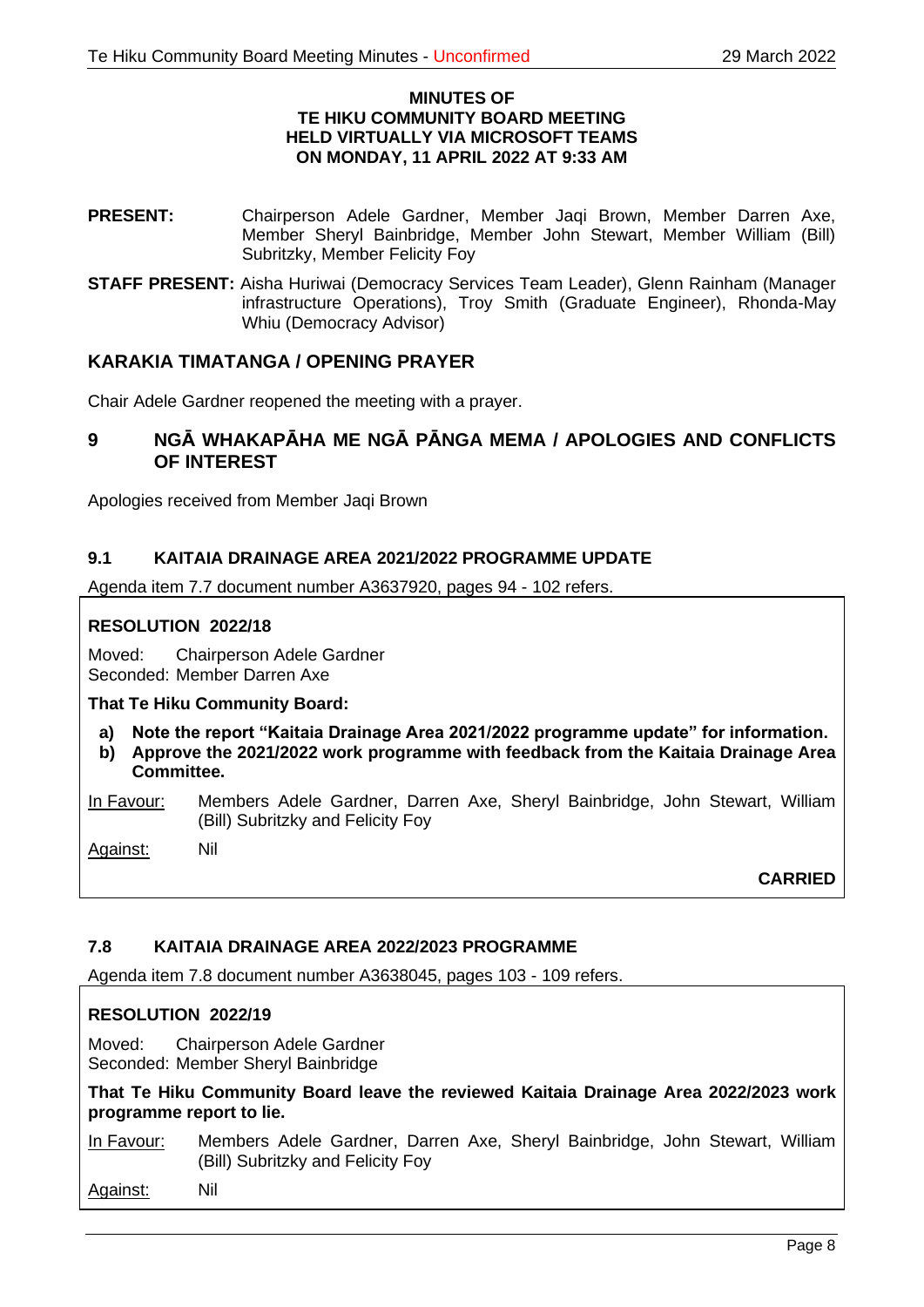**LEFT TO LIE**

Note: To update the report to include the mintues and action points from the Kaitaia Drainange Area Committee meeting.

## **7.9 KAITAIA DRAINAGE AREA 2023/2024 PROGRAMME**

Agenda item 7.9 document number A3638099, pages 110 - 116 refers.

#### **RESOLUTION 2022/20**

Moved: Member Darren Axe Seconded: Member John Stewart

**That Te Hiku Community Board leave the Kaitaia Drainage Area 2023/2024 Programme report to lie.**

In Favour: Members Adele Gardner, Darren Axe, Sheryl Bainbridge, John Stewart, William (Bill) Subritzky and Felicity Foy

Against: Nil

**LEFT TO LIE**

#### **7.10 WAIHARARA AND KAIKINO DRAINAGE AREAS 2021/2022 PROGRAMME UPDATE**

Agenda item 7.10 document number A3638124, pages 117 - 124 refers.

#### **RESOLUTION 2022/21**

Moved: Chairperson Adele Gardner Seconded: Member Darren Axe

**That Te Hiku Community Board:**

- **Note the report "Waiharara and Kaikino Drainage Areas 2021/2022 programme update"**   $a)$ **for information.**
- b) **Approve the Waiharara and Kaikino Drainage Areas 2021/2022 work programme***.*

In Favour: Members Adele Gardner, Darren Axe, Sheryl Bainbridge, John Stewart, William (Bill) Subritzky and Felicity Foy

Against: Nil

**CARRIED**

#### **7.11 WAIHARARA AND KAIKINO DRAINAGE AREAS 2022/2023 PROGRAMME**

Agenda item 7.11 document number A3638182, pages 125 - 130 refers.

#### **RESOLUTION 2022/22**

Moved: Chairperson Adele Gardner Seconded: Member Darren Axe

**That the Te Hiku Community Board leave the reviewed Waiharara and Kaikino Drainage Areas 2022/2023 work programme report to lie.**

In Favour: Members Adele Gardner, Darren Axe, Sheryl Bainbridge, John Stewart, William (Bill) Subritzky and Felicity Foy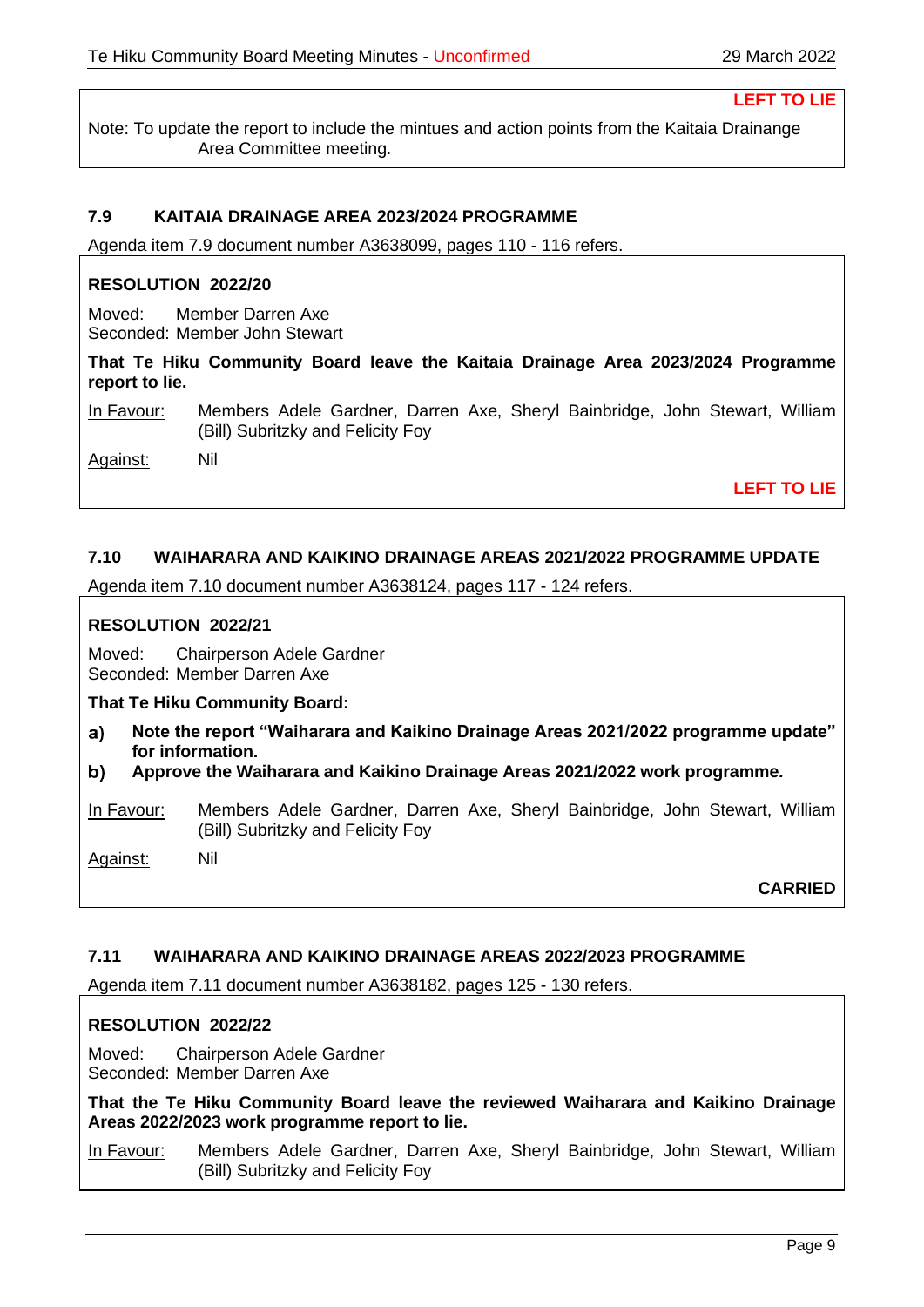Against: Nil

**LEFT TO LIE**

Note: To update the report to include the mintues and action points from the Waiharara and Kaikino Drainange Area Committee meeting

#### **7.12 WAIHARARA AND KAIKINO DRAINAGE AREAS 2023/2024 PROGRAMME**

Agenda item 7.12 document number A3638209, pages 131 - 136 refers.

#### **RESOLUTION 2022/23**

Moved: Chairperson Adele Gardner Seconded: Member Darren Axe

**That Te Hiku Community Board leave the Waiharara and Kaikino Drainage Areas 2023/2024 Programme report to lie.**

In Favour: Members Adele Gardner, Darren Axe, Sheryl Bainbridge, John Stewart, William (Bill) Subritzky and Felicity Foy

Against: Nil

**LEFT TO LIE**

## **7.13 MOTUTANGI DRAINAGE AREA 2021/2022 PROGRAMME UPDATE**

Agenda item 7.13 document number A3638247, pages 137 - 144 refers.

#### **RESOLUTION 2022/24**

Moved: Chairperson Adele Gardner Seconded: Member Darren Axe

**That the Te Hiku Community Board:**

- **note the report "Motutangi Drainage Area 2021/2022 work programme update" for**  a) **information.**
- **approve the reviewed Motutangi Drainage Area 2021/2022 work programme.** b)

In Favour: Members Adele Gardner, Darren Axe, Sheryl Bainbridge, John Stewart, William (Bill) Subritzky and Felicity Foy

Against: Nil

**CARRIED**

## **7.14 MOTUTANGI DRAINAGE AREA 2022/2023 PROGRAMME**

Agenda item 7.14 document number A3638260, pages 145 - 150 refers.

## **RESOLUTION 2022/25**

Moved: Chairperson Adele Gardner Seconded: Member Sheryl Bainbridge

**That the Te Hiku Community Board leave the Reviewed Motutangi Area 2022/2023 work programme report to lie.**

In Favour: Members Adele Gardner, Darren Axe, Sheryl Bainbridge, John Stewart, William (Bill) Subritzky and Felicity Foy